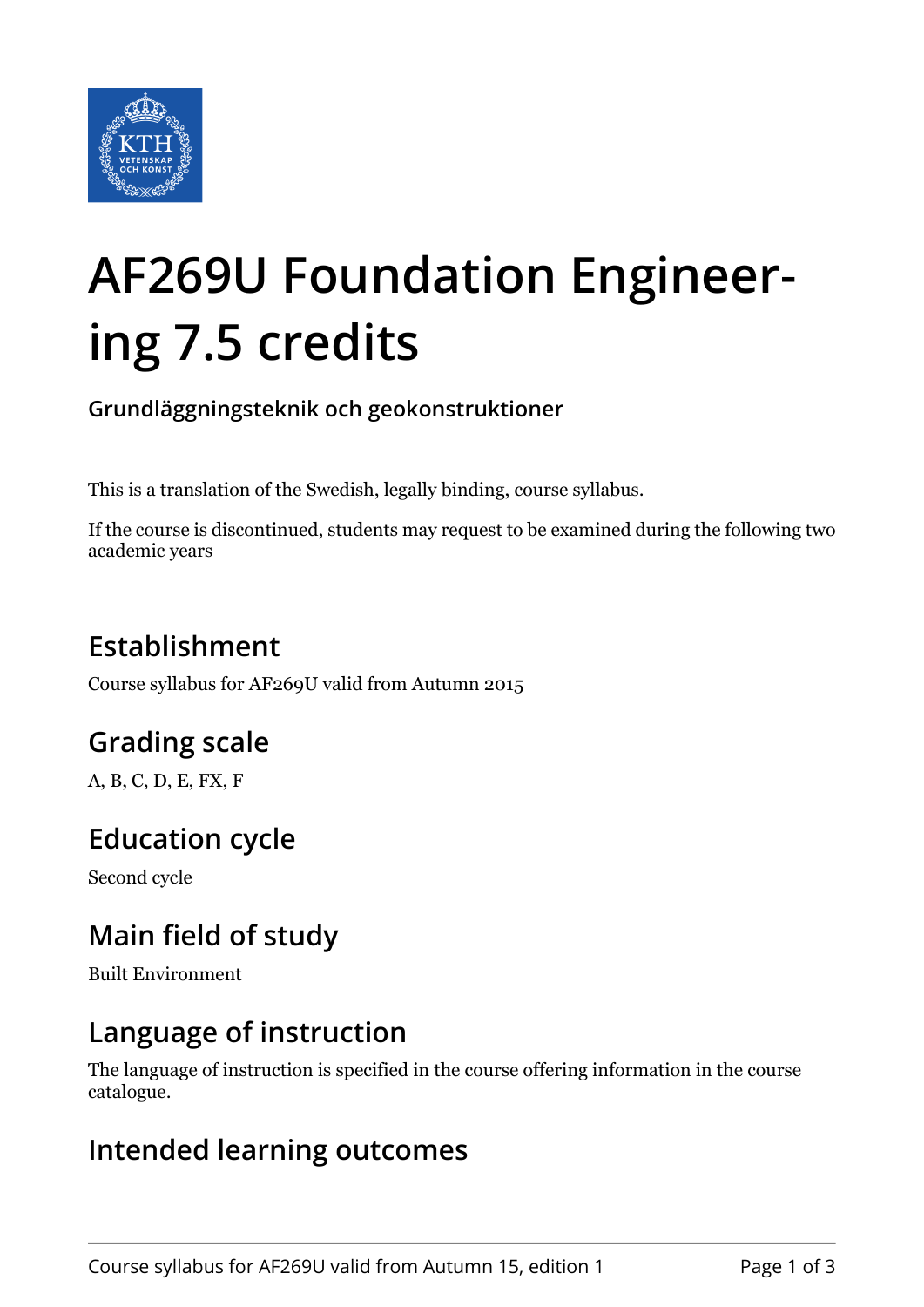The aim of this course is to give advanced knowledge on analysis and design of foundation constructions. After this course, the student will be able to:

• Understand foundation design in relation to ground movement.

• Design deep foundations, piled foundations, sheet piling constructions, retaining wall constructions and soil improvements.

- Evaluate the soil-structure interactions.
- Calculate stresses and strain in soil and structures.
- Evaluate deformations in the soil due to excavation and foundation works.

#### **Course contents**

Foundation Design in Relation to Ground Movement

Foundation Construction

Deep Foundation

Piled Foundation

Sheet Piling

Retaining Walls

Soil Improvement

## **Specific prerequisites**

Basic knowledge in structural mechanics, structural engineering.and fundamental course in soil mechanics or foundation engineering. Equivalent to at least 2-times 7.5 ECTS points.

## **Course literature**

Kompendium "Foundation Engineering" framtaget av avdelningen för Jord och Bergmekanik.

## **Examination**

- TEN1 Examination, 4.5 credits, grading scale: A, B, C, D, E, FX, F
- $\cdot$  ÖVN1 Exercise, 3.0 credits, grading scale: P, F

Based on recommendation from KTH's coordinator for disabilities, the examiner will decide how to adapt an examination for students with documented disability.